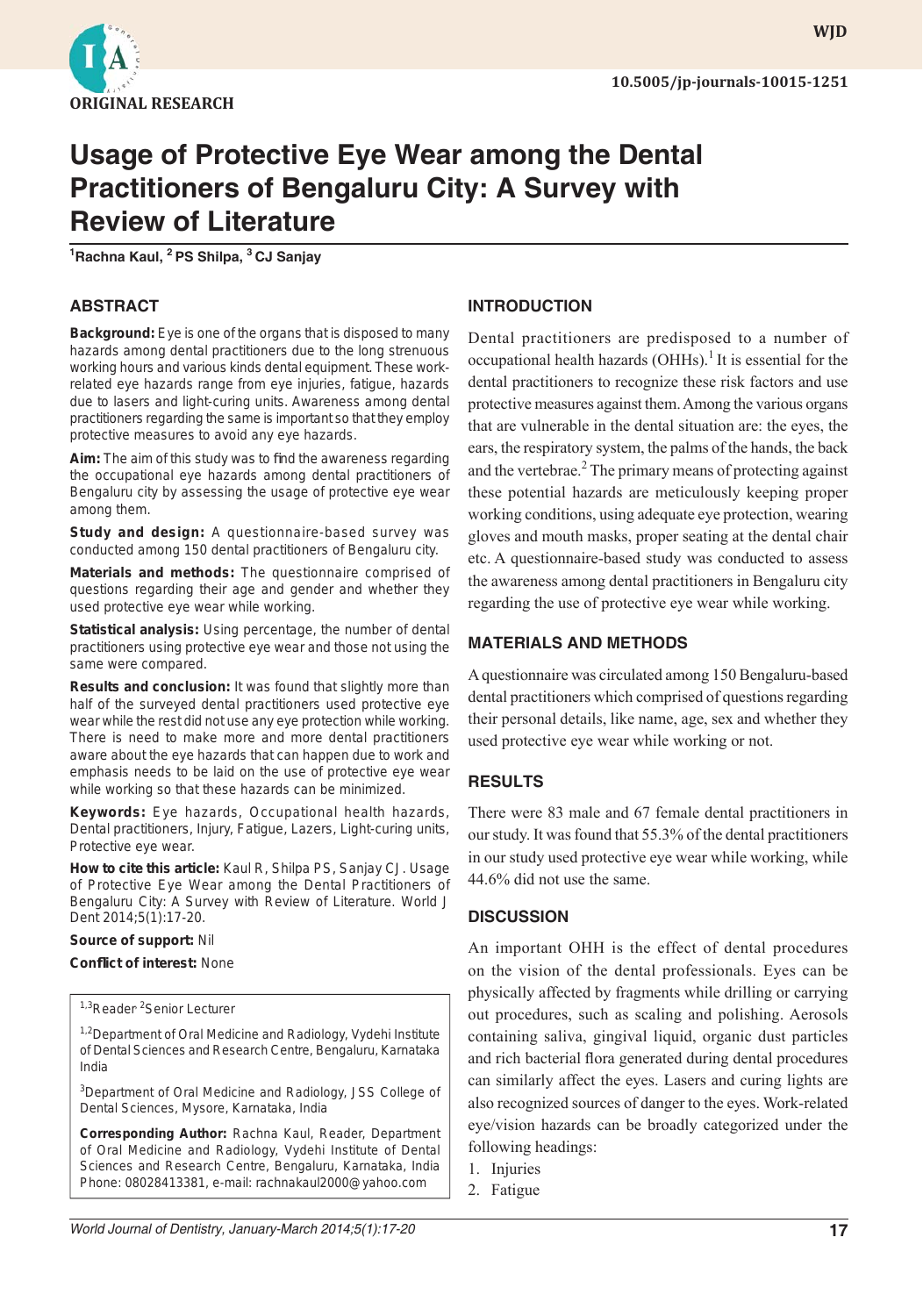- 3. Hazards due to laser
- 4. Hazards due to light-curing units.

#### **Injuries**

In a dental workplace, routinely normal-speed and high-speed drills are used for the purpose of removing of old fillings or excess filling materials, preparing carious defects, polishing fillings, orthodontic and prosthetic work and also surgical procedures on bone. The possibility of injury to the eyes of the operator with materials or fragments of tissue increases greatly due to drilling procedures. In many instances, the foreign body locates itself in the conjunctival sac or cornea. This causes acute pain, lacrimation and, often, reddening of the eyeball. However, deeper penetration of the foreign body may result in perforation of the cornea and a consequent injury to the lens.3,4 Another source of eye injury encountered in dentistry is the manual or mechanical instruments used for the removal of bacterial plaque or calculus deposits from tooth surfaces. Mechanical instruments which include ultrasonic or air scalers sprinkle copious quantities of water on the teeth producing the characteristic aerosols which consist of saliva, gingival liquid, organic dust particles (plaque, calculus, tissue remnants) and rich bacterial flora. $<sup>5</sup>$ </sup> The aerosols can cause mechanical injury to the respiratory and conjunctival tracts of the dental professional and the assistant by penetrating. $6-9$  In order to prevent eye injuries due to these reasons an effective and simple remedy is to wear protective eye glasses.4,10-12

# **Fatigue**

A busy dental practice often demands long and debilitating working hours. The overall exhaustion of the dental professional is often accompanied by eye fatigue manifested as heavy eyelids, burning and stinging under the eyelids and sometimes vision-related issues. Blood-shot eyes, frequent blinking, lacrimation and increased sensitivity of the eyeball to touch are consequences of eye fatigue which are then followed by frequent headaches and eye pain. Temporally, the boundaries of visibility areas become blurred and visual acuity decreases. There is also decrease in critical frequency, a delayed accommodative reflex, a reduced accommodation width and a shift of refraction toward myopia or hypermetropia.<sup>13,14</sup> Eye fatigue can originate from lighting or may be of muscular origin. In dental practice, natural as well as artificial light is used. These, in fact, are the basic factors determining the safety, efficiency and quality of dental work.<sup>15</sup> Working for long hours under the artificial light can over a period of time result in eye fatigue. However, frequently switching off the artificial light source taking small breaks and working under a light source which is not very intense may help.Eye fatigue of muscular origin arises from accommodation and convergence. It may have a sensory character since the retina has a low sensitivity or may arise from the central nervous system when the vision center (visual cortex) in occipital lobe demonstrates a lower efficiency.<sup>16</sup> Prolonged visual strain leads to overall exhaustion of the body. It is also difficult to distinguish between symptoms of general fatigue and fatigue of the eye. In this vicious cycle, the quality of work of the dentist may suffer. Hence, adequate care to avoid eye fatigue either due to artificial light or muscular strain must be taken.

## **Hazards due to Lasers**

Lasers which employ low or medium-intensity light have a biostimulating effect on the biological tissues. This biostimulating effect is responsible for elimination of pain and inflammation.<sup>17-20</sup> In clinical practice, the various uses of lasers include treating:

- Diseases of the tooth pulp
- Hypersensitivity of teeth
- Diseases of periapical tissues
- Recurrent aphthous ulcers
- Post-extraction wounds
- Alveolitis
- Trigeminal neuralgia
- Gingivitis and periodontitis.

The mean strength of biostimulating laser in dental equipment is usually less than 50 MW.<sup>5</sup> Laser radiation though useful in dentistry has also been found to cause many hazards; particularly to the eyes and the skin of both the dentist as well as the patient and assistant. In the application of lasers, not only is the light beam emerging from the source of light and hitting the patient's eye dangerous; but also any reflected and diffused light which are equally hazardous. Since the lens of the eye concentrates the beam entering it, the optical density increases many times. This, in turn, increases the possibility of eye injury.<sup>21</sup>

Ultraviolet radiation has harmful effects on all the optical elements of the eye. The cornea and lens are the first to be affected by this harmful radiation. Radiation of 300 nm wavelength gets completely absorbed by the cornea and that between 300 and 400 nm gets absorbed by the lens. Corneal cataract is one of the serious consequences of this absorption of UV radiation by the eye. Cancer of the eye ball and retinitis have also been reported.<sup>22-25</sup> The UV radiation actually leads to various biochemical and morphological changes in the eye lens which result in destruction of its cytoskeletal apparatus and deterioration of its functions.<sup>26,27</sup>

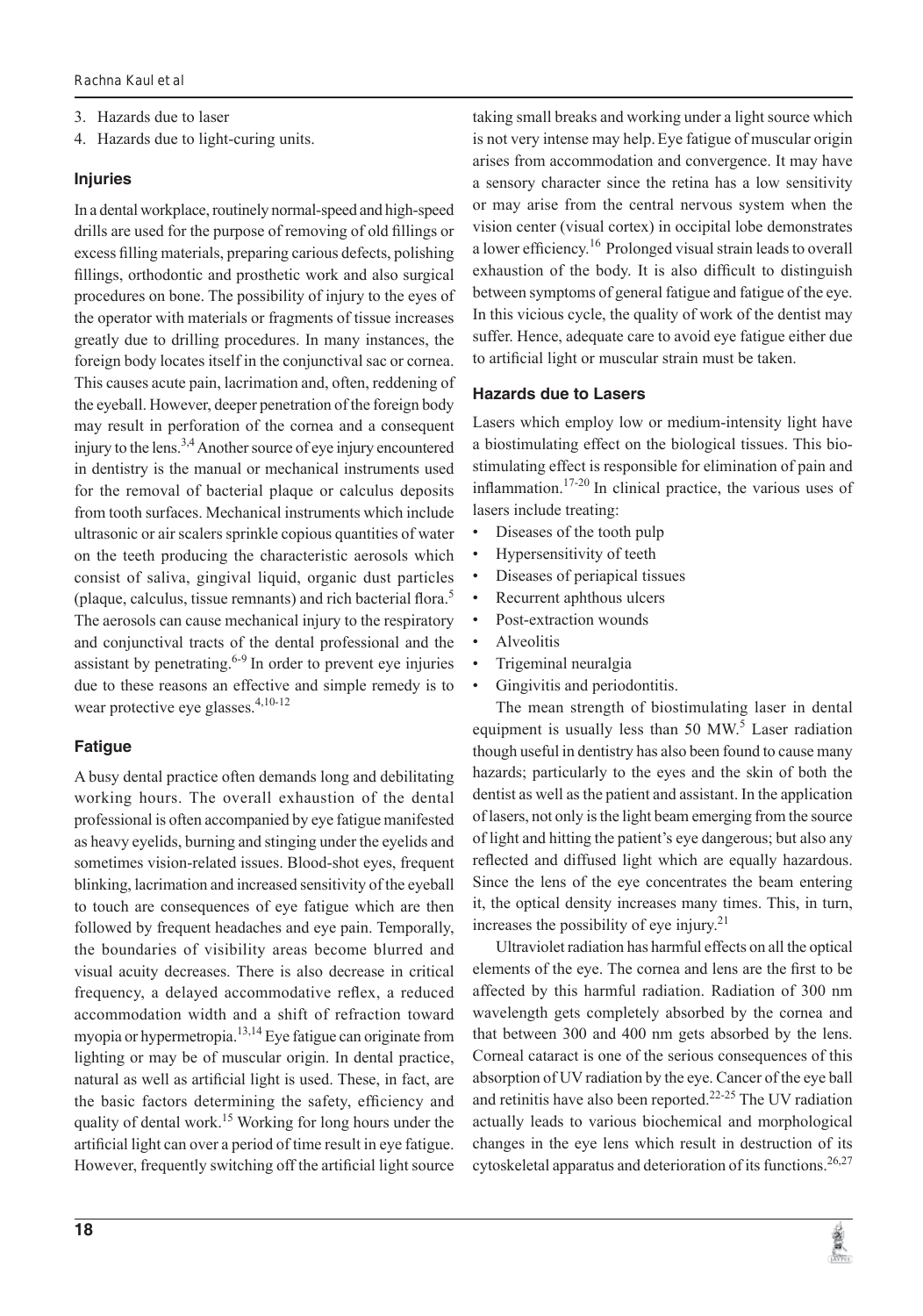#### **Hazards due to Light-curing Units**

Dental curing lights which emit intense blue light in 400 to 500 nm wavelength range are used for the following purposes in dentistry for:28-31

- Photo polymerization of resins for pit and fissure sealing
- Cavity preparation
- Bonding of indirect restorations
- Orthodontic bonding
- Tooth bleaching.

Special lamps emit this blue light and these can be stationary with a long light pipe, pistol lamps or lightemitting terminals mounted directly on dental units.<sup>32</sup> Prolonged exposure to blue and UVA light has adverse effects on the eyes. Although polymerization units for light curing restorative materials have filters that reduce UV, infrared and any other undesirable kind of light, care should be taken to protect the operator's eyes from direct or indirect light emitted from the unit. Maximum ocular damage related to blue light occurs at 440 nm and that related to UV light at 270 nm.<sup>33</sup> The blue light is transmitted through the ocular media and absorbed by the retina. At chronic low levels of exposure, the blue light amplifies retinal aging and degeneration by causing photochemical injury to the pigmented epithelium and choroid of the retina.<sup>34,35</sup> Due to this, acute photo retinitis and premature age-related macular degeneration can occur.<sup>35</sup> However, as compared to the blue light, UV light is absorbed by the conjunctiva, cornea and lens before it reaches the retina.<sup>36</sup> Hence, UVA radiation causes corneal injury or photokeratitis as well as cataractogenesis.37

The Quartz Tungsten Halogen (QTH) light-curing units which were commonly used in 1980s delivered irradiances of about 300 MW/cm,<sup>2</sup> but the high power plasma arc (PAC) and light emitting diode (LED) curing lights which are frequently used these days deliver much higher irradiances, up to 3000 Mw/cm.<sup>2</sup> The QTH light-curing units were found to have very little potential to cause ocular damage.<sup>38,39</sup> A study was conducted to evaluate the potential for blue and UV light from models of plasma arc light, LED and QTH dental curing lights to damage the eye. It was concluded that the eyes of the dental professionals may easily be exposed to unsafe cumulative levels of radiation from dental light care unit (LCU). High powered LCUs showed the potential to cause ocular damage mediated by blue light at shorter distances, with the potential damage occurring after cumulative viewing of about 6 seconds at a distance of 30 cm (over an 8-hour workday).<sup>36</sup> The International Organization for Standardization (ISO) 10650-1 standard for halogen curing lights limits the irradiance in the region from 190 to 385 nm to no more than 200 MW/cm.2,40 Since the

eye has a natural aversion response to bright light, it usually limits single exposures to less than 0.25 seconds. But, LED units emit a narrow band of radiation and, therefore, do not always evoke this aversion response.

In their study, Labrie et al estimated the maximum permissible ocular exposure times for four types of curing lights. They concluded that the shortest permissible cumulative daily exposure times and the greatest potential for retinal damage occur when the light source was positioned on the palatal aspect of the tooth, with partial exposure past the incisal edge of the tooth. They estimated that for an operator whose eyes are 30 cm from a palatally positioned light guide, the maximum daily exposure limit would be exceeded after two 5-second curing cycles with plasma arc light unit, after two 20-second cycles with the LED unit and after four 20-second cycles with the LP LED light or QTH units.<sup>36</sup>

It must be remembered that clinicians, patients or assistants who have had cataract surgery and also those who are taking photosensitizing medications (antimalarial drugs, chlorpromazine, diethylchlor tetracycline, etc.) have a greater susceptibility to retinal damage. In such individuals ocular injury would occur even with shorter exposure times.41 The American Conference of Governmental Industrial Hygienists (ACGIH) provides guidelines for exposure to blue and UV light, but not on the maximum irradiance of dental curing units that emit light in the 400 to 515 nm range. Also there are no regulations regarding the time for which they can be used on patients. Ordinary prescription glasses do not prevent penetration of blue or UV light. Both the patient and the dentist should wear protective eyeglasses that have been designed to filter out the harmful wavelengths from the particular LCU.<sup>41-43</sup>

The findings of our study showed that more than half of our study sample were aware about the ill effects of long strenuous working hours and various dental equipment on the eyes and hence used adequate eye protection while working. However, the percentage of those dental practitioners who did not use eye protection while working was also high emphasizing the need for imparting greater awareness among the dental practitioners regarding the possible eye injuries that can be encountered and the benefits of wearing protective eye wear while working.

## **CONCLUSION**

The delicate organ 'eye' is often the most neglected one while working for long strenuous hours. The deleterious effects of the practice of dentistry on eyes cannot be overlooked. There is need to increase the awareness regarding the benefits of protective eye wear usage among dental practitioners so that these deleterious effects can be avoided.